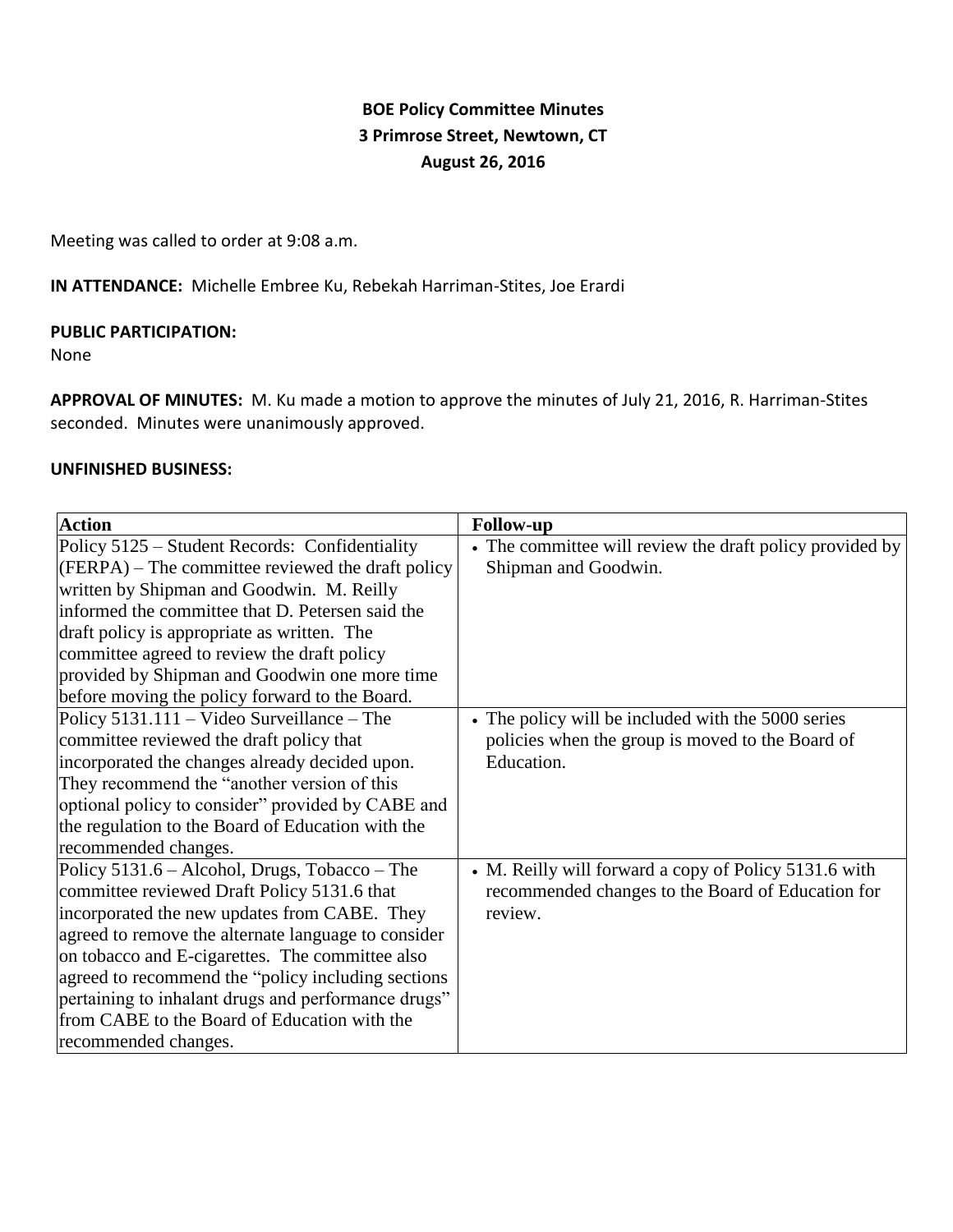| Policy 5145.511 – Sexual Abuse Prevention and<br>Education Program – The committee reviewed<br>Policy 5141.4 which is mentioned in this policy<br>under Reporting Child Sexual Abuse and Assault.<br>M. Reilly will check with J. Evans Davila and M.<br>Gerace to see where we are with the guidelines from<br>the State.<br>Policy 5145.53 - Transgender and Gender Non-<br>Conforming Youth $-J$ . Erardi spoke with the BOE<br>Attorney who clarified the privacy section of the | • M. Reilly will check with J. Evans Davila and M.<br>Gerace to see where we are with the guidelines from<br>the State.<br>• M. Reilly will arrange for the committee to meet with<br>the NHS GSA Club. |
|--------------------------------------------------------------------------------------------------------------------------------------------------------------------------------------------------------------------------------------------------------------------------------------------------------------------------------------------------------------------------------------------------------------------------------------------------------------------------------------|---------------------------------------------------------------------------------------------------------------------------------------------------------------------------------------------------------|
| policy. M. Reilly will arrange for the committee to<br>meet with the NHS GSA Club before they move the<br>policy forward to the Board.<br>Policy 3541.23 - Bus Contractor - J. Erardi                                                                                                                                                                                                                                                                                                | • The policy will be included with the 3000 series                                                                                                                                                      |
| confirmed that All-Star currently provides the BOE<br>a list and description of vehicles to be used for<br>transportation by August 1 <sup>st</sup> . The committee agreed<br>to recommend replacing our existing policy<br>presently number 3-701 with "another version" of<br>the policy provided by CABE with previously<br>agreed upon changes to the Board of Education for<br>approval.                                                                                        | policies when the group is moved to the Board of<br>Education.                                                                                                                                          |
| Policy 3541.341 - Non Public School Students -<br>The committee agreed not to recommend this<br>optional policy.                                                                                                                                                                                                                                                                                                                                                                     | • No further action,                                                                                                                                                                                    |
| Policy 3541.342 - Senior Citizens - The committee<br>agreed not to recommend this optional policy.                                                                                                                                                                                                                                                                                                                                                                                   | • No further action.                                                                                                                                                                                    |
| Policy 3541.343 – Outside Agencies/Organizations<br>- The committee agreed not to recommend this<br>optional policy.                                                                                                                                                                                                                                                                                                                                                                 | • No further action.                                                                                                                                                                                    |
| Policy 3541.35 - Bus Driver Safety/Emergency<br>Procedures – The committee agreed to recommend<br>"Ashford's version of the policy" and "a sample"<br>regulation to consider" provided by CABE, with<br>changes that reflect our current practice, to the<br>Board of Education for approval.                                                                                                                                                                                        | • The policy will be included with the 3000 series<br>policies when the group is moved to the Board of<br>Education.                                                                                    |
| Policy 3541.4 - Transportation Equipment - The<br>committee agreed to recommend "a sample policy to<br>consider" provided by CABE, without the<br>"Optional Language", to the Board of Education for<br>approval.                                                                                                                                                                                                                                                                    | • The policy will be included with the 3000 series<br>policies when the group is moved to the Board of<br>Education.                                                                                    |
| Policy 3541.41 – Maintenance – The committee<br>agreed not to recommend this optional policy.                                                                                                                                                                                                                                                                                                                                                                                        | • No further action.                                                                                                                                                                                    |
| Policy 3541.42 - Vandalism - The committee<br>agreed not to recommend this optional policy.                                                                                                                                                                                                                                                                                                                                                                                          | • No further action.                                                                                                                                                                                    |
| Policy 3541.43 - School System Owned Vehicles -<br>The committee agreed not to recommend this<br>optional policy.                                                                                                                                                                                                                                                                                                                                                                    | • No further action.                                                                                                                                                                                    |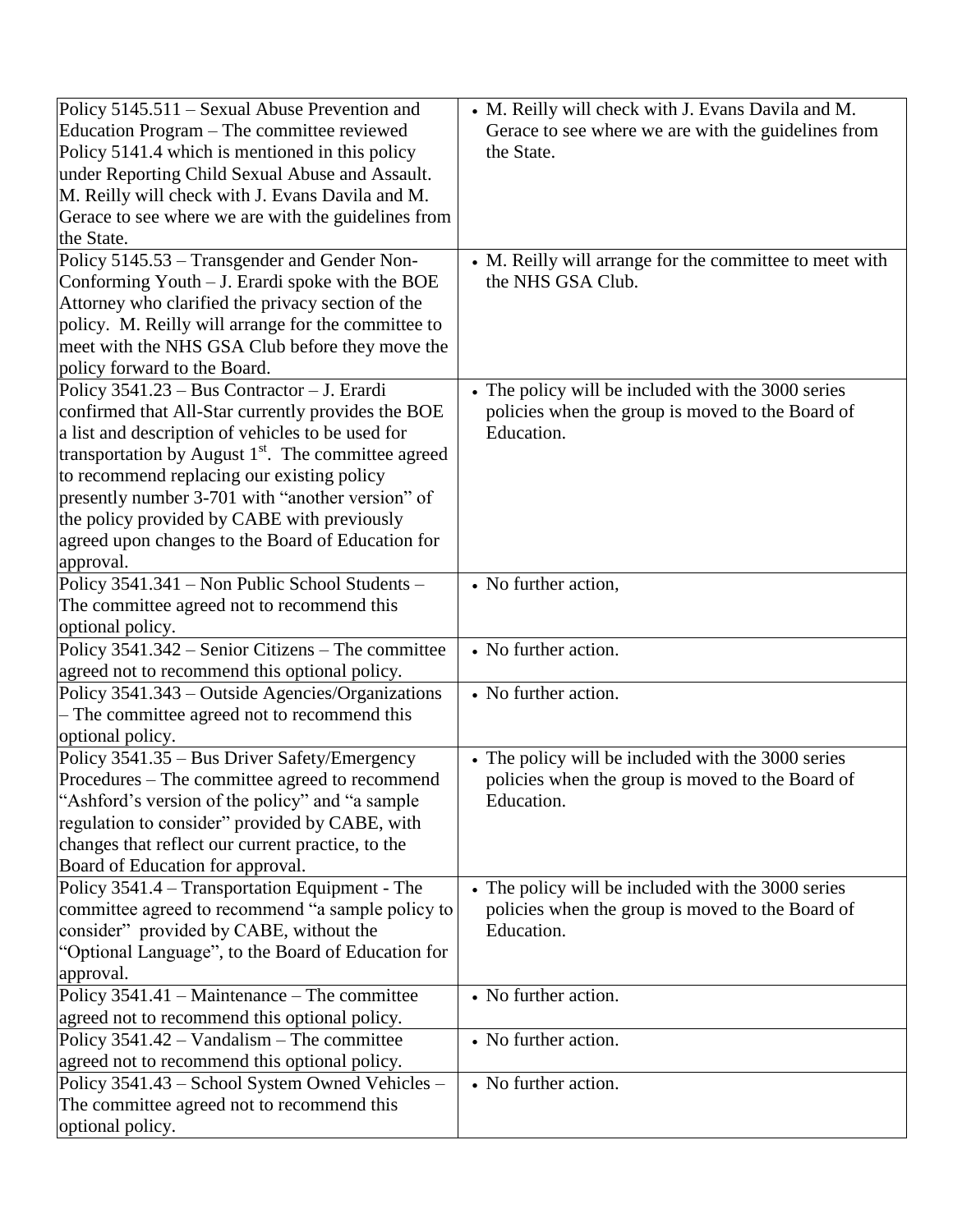| Policy 3541.44 – Privately Owned Vehicles – The       | • M. Reilly will forward revised policy to L. Rodrigue |
|-------------------------------------------------------|--------------------------------------------------------|
| committee remove the alternate language, the bullet   | for her review.                                        |
| about a limited number of student involved and the    |                                                        |
| sentence that says it is forbidden for any student to |                                                        |
| drive a vehicle on a school sponsored trip. M. Reilly |                                                        |
| will forward the edited version of the policy to L.   |                                                        |
| Rodrigue for her input.                               |                                                        |
| Policy 3541.5 - Transportation Safety Complaints -    | • The policy will be included with the 3000 series     |
| The committee added the following to the policy $-$   | policies when the group is moved to the Board of       |
| "In the event of a safety complaint the Board of      | Education.                                             |
| Education, or designee, must be notified as soon as   |                                                        |
| possible. Details of the transportation complaint     |                                                        |
| should be made available at that time." The           |                                                        |
| committee agreed to recommend the revised             |                                                        |
| "sample policy to consider" provided by CABE to       |                                                        |
| the Board of Education for approval.                  |                                                        |
| Policy 3541.51 – Denial of Transportation             | • The policy will be included with the 3000 series     |
| (Hearings) – The committee agreed to recommend        | policies when the group is moved to the Board of       |
| our current policy presently numbered 3-702 to the    | Education.                                             |
| Board of Education.                                   |                                                        |
| Policy 3541.6 – Bus Drivers – The committee           | • The policy will be included with the 3000 series     |
| agreed to recommend "an optional policy to            | policies when the group is moved to the Board of       |
| consider" provided by CABE with changes.              | Education.                                             |
| Policy 3541.7 – Student Behavior – The committee      | • No further action.                                   |
| agreed not to recommend this optional policy.         |                                                        |
| Policy 3541.8 - Student Bus Assignments - The         | • No further action.                                   |
| committee agreed not to recommend this optional       |                                                        |
| policy.                                               |                                                        |
| Policy 3541.9 – Accident Reports – The committee      | • No further action.                                   |
| agreed not to recommend this optional policy.         |                                                        |

## **NEW BUSINESS:**

| <b>Action</b>                                     | <b>Follow-up</b>                                  |
|---------------------------------------------------|---------------------------------------------------|
| Policy 1700 – Otherwise Lawful Possession of      | • No further action.                              |
| Firearms on School Property – The committee       |                                                   |
| reviewed the update from CABE and agreed not to   |                                                   |
| recommend any changes to our current policy.      |                                                   |
| Policy 3520.13 - Student Data Protection and      | • Review at a future date.                        |
| Privacy/Cloud-Based Issues - The committee agreed |                                                   |
| to review update at a future date.                |                                                   |
| Policy 4111/4211 – Recruitment and Selection –    | • Review CABE update with the 4000 policy series. |
| The committee agreed to review update with the    |                                                   |
| 4000 series.                                      |                                                   |
| Policy $4112.51/4212.51$ – Employee Reference     | • Review CABE update with the 4000 policy series. |
| Checks – The committee agreed to review update    |                                                   |
| with the 4000 series.                             |                                                   |